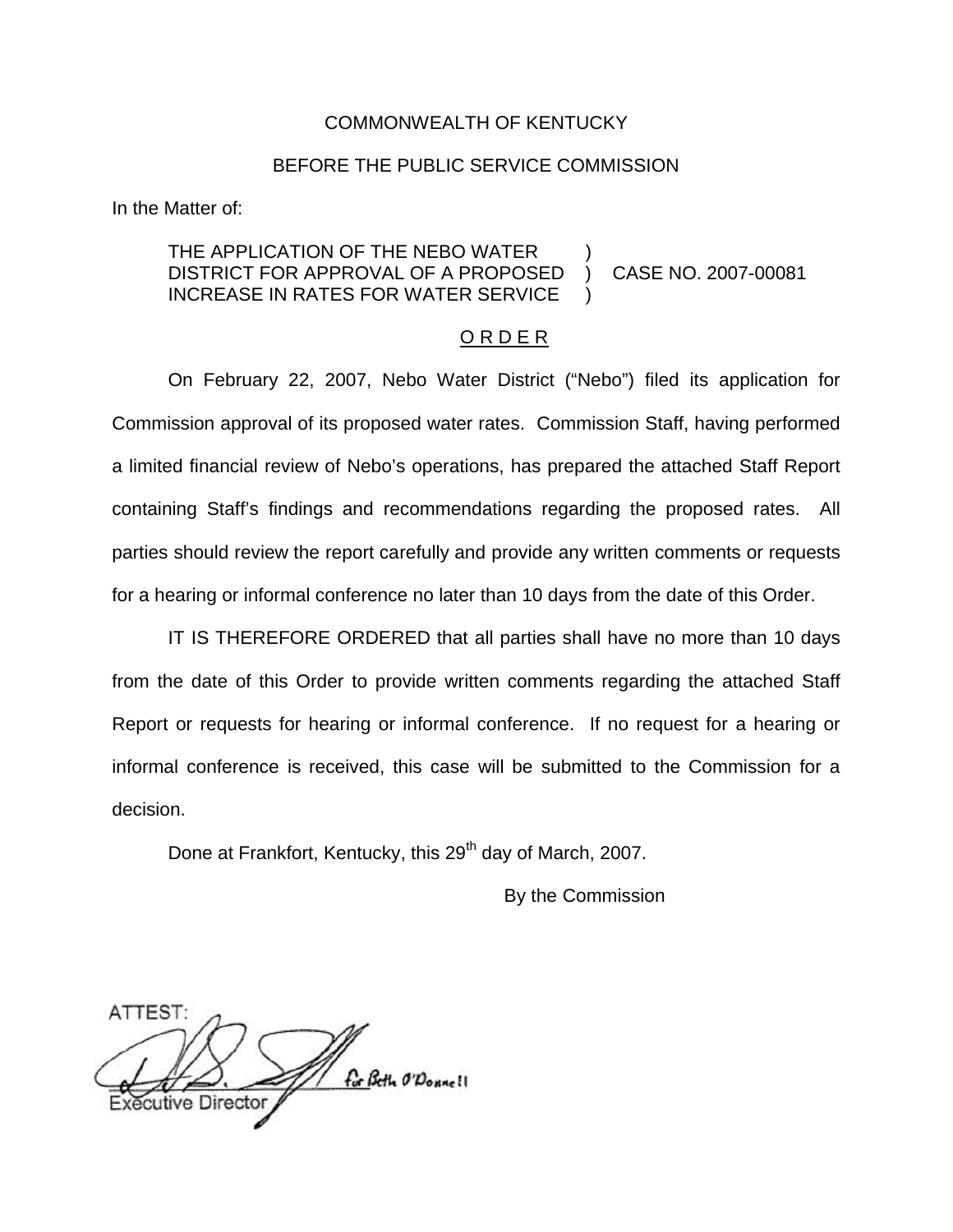#### STAFF REPORT

#### NEBO WATER DISTRICT

### CASE NO. 2007-00081

Pursuant to a request by Nebo Water District ("Nebo") for assistance with the preparation of a rate application for its water operations, Commission Staff ("Staff") performed a limited financial review of Nebo's test year operations for the calendar year ending December 31, 2005. The scope of Staff's review was limited to obtaining information as to whether the test period operating revenues and expenses were representative of normal operations. Insignificant or immaterial discrepancies were not pursued and are not addressed herein.

Upon completion of the review, Staff assisted Nebo in the development and preparation of a rate application. The application included an adjusted pro forma operating income statement wherein adjustments were made to test year operating revenues and expenses that were known and measurable and deemed to be reasonable, as shown in Attachment A. The rates proposed by Nebo were based on the pro forma income statement as shown in the application. The application also includes the calculation of Nebo's revenue requirement using a 1.2 debt service coverage, which is frequently used by the Commission to determine revenue requirements for water districts. Nebo is proposing to increase its annual revenue from water rates by \$94,564, an increase of 13.69 percent over normalized revenues from water sales of \$690,792. This would increase the average bill for 5,000 gallons of usage from \$30.45 to \$33.89, an increase of 11.3 percent.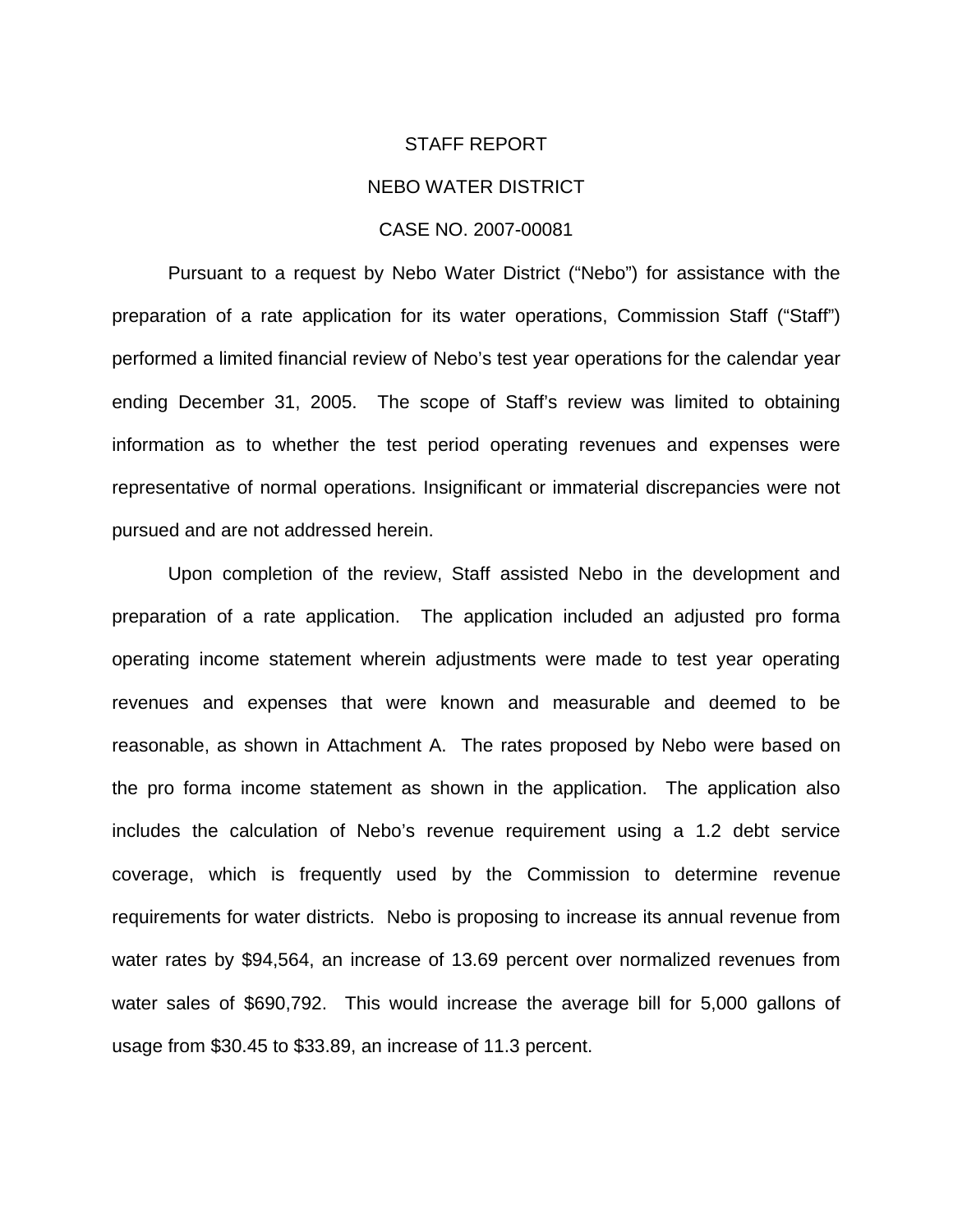On February 22, 2007, Nebo filed its rate application to the Commission for consideration. Staff is hereby adopting the contents of Nebo's application as its recommendation in this report as if fully set out herein. Jess Thompson is responsible for all revenue adjustments and the calculation of the proposed rates. Jack Kaninberg is responsible for the determination of the revenue requirement. Based on the information included in Nebo's application, Staff is of the opinion that the rates as shown in Attachment B of this report are reasonable and should be approved by this Commission.

## **Signatures**

Prepared by: Jack Kaninberg Financial Analyst, Water and Sewer Revenue Requirements Branch Division of Financial Analysis

\_\_\_\_\_\_\_\_\_\_\_\_\_\_\_\_\_\_\_\_\_\_\_\_\_\_\_\_\_\_\_

Prepared by: Jess Thompson Rate Analyst, Communications, Water, and Sewer Rate Design Branch Division of Financial Analysis

\_\_\_\_\_\_\_\_\_\_\_\_\_\_\_\_\_\_\_\_\_\_\_\_\_\_\_\_\_\_\_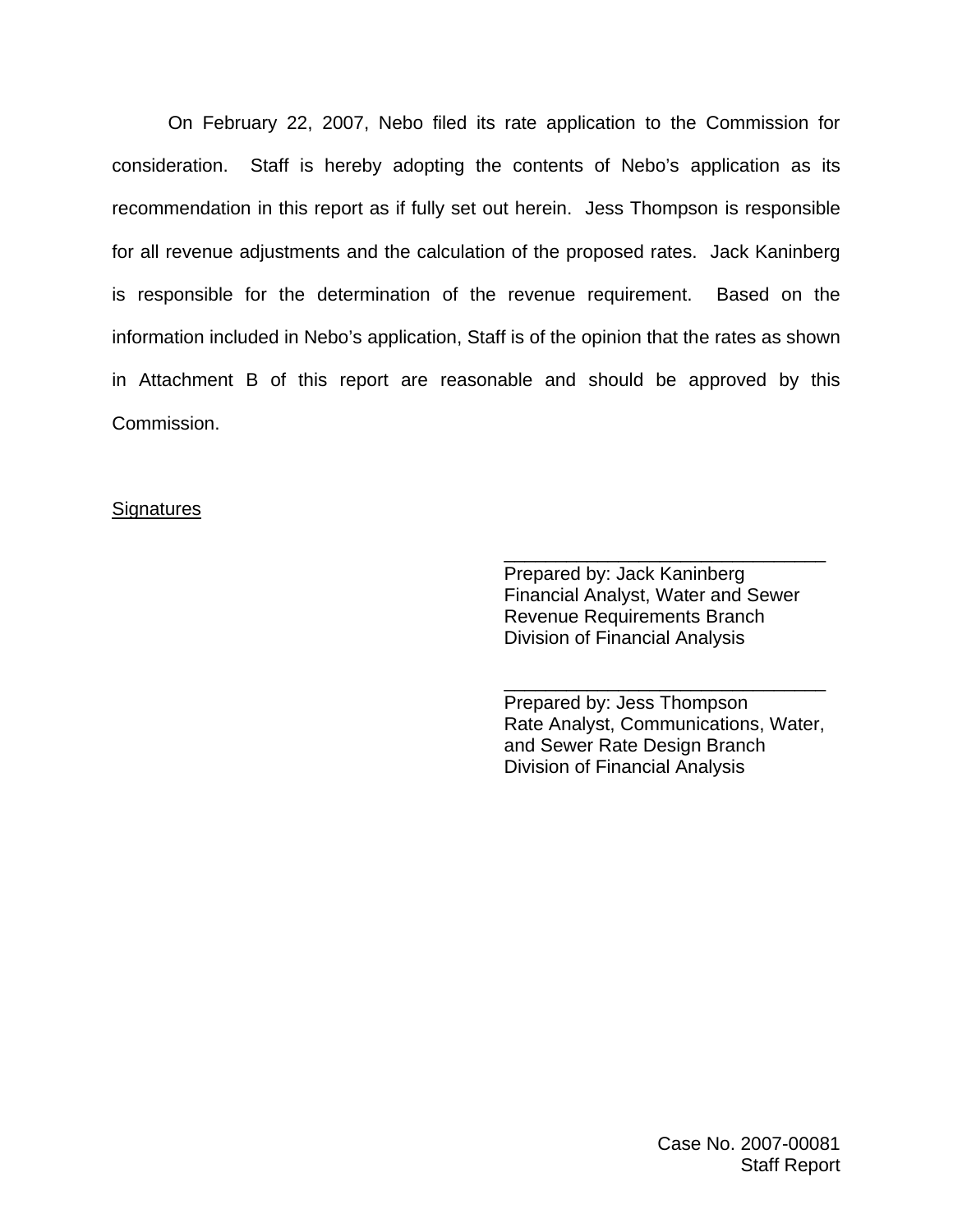## ATTACHMENT A STAFF REPORT CASE NO. 2007-00081 PRO FORMA INCOME STATEMENT

| Nebo WD Attachment A              | 2005                 | Adjustment     | Ref.                      | Adjusted   |
|-----------------------------------|----------------------|----------------|---------------------------|------------|
| <b>Water Sales Revenue</b>        | \$646,660            | \$29,724       | (A)                       | \$676,384  |
| <b>Other Operating Revenue</b>    | \$14,408             | $\Omega$       |                           | \$14,408   |
| <b>Total Operating Revenue</b>    | \$661,068            | \$29,724       |                           | \$690,792  |
|                                   |                      |                |                           |            |
| <b>Employee Salaries</b>          | \$45,854             | \$10,306       | (B)                       | \$56,160   |
| <b>Officer Salaries</b>           | \$10,800             | 0              |                           | \$10,800   |
| <b>Employee Pensions/Benefits</b> | \$13,651             | $\Omega$       |                           | \$13,651   |
| <b>Purchased Water</b>            | \$334,911            | \$30,090       | (C)                       | \$365,001  |
| <b>Purchased Power</b>            | \$10,327             | $\Omega$       |                           | \$10,327   |
| Materials/Supplies                | \$53,827             | (\$18,038)     | (D)                       | \$35,789   |
| Contractual Services-Eng.         | \$5,352              | (\$2,676)      | $\overline{(\mathsf{E})}$ | \$2,676    |
| <b>Contract Services-Acct.</b>    | \$7,000              | 0              |                           | \$7,000    |
| <b>Contract Services-Legal</b>    | \$50                 | $\Omega$       |                           | \$50       |
| <b>Contract Services-Other</b>    | \$83,510             | \$20,800       | (F)                       | \$73,644   |
|                                   |                      | (\$30,666)     |                           |            |
| <b>Rental Equipment</b>           | \$6,814              | (\$1,384)      | (G)                       | \$5,430    |
| Transportation Exp.               | \$9,591              | \$600          | (H)                       | \$10,191   |
| Insurance-Gen. Liability          | $\Omega$             | $\Omega$       |                           | $\Omega$   |
| Insurance-Workers' Comp           | \$3,389              | \$2,945        | (1)                       | \$6,334    |
| Insurance-Other                   | \$6,924              | $($ \$967)     | (J)                       | \$5,957    |
| Advertising                       | \$2,368              | 0              |                           | \$2,368    |
| <b>Bad Debt</b>                   | \$958                | $\overline{0}$ |                           | \$958      |
| Misc. Exp.                        | $\overline{$}15,146$ | (\$951)        | (K)                       | \$14,195   |
| Tot. Water Util. Exp.             | \$610,472            | \$10,059       |                           | \$620,531  |
| <b>Depreciation Expense</b>       | \$96,671             | (\$734)        | (L)                       | \$96,998   |
|                                   |                      | \$1,061        |                           |            |
| <b>Amortization Expense</b>       | $\mathbf 0$          | \$317          | (M)                       | \$317      |
| <b>Taxes OT Income</b>            | \$10,230             | \$339          | (N)                       | \$10,569   |
| <b>Total Op. Expenses</b>         | \$717,373            | \$11,042       |                           | \$728,415  |
| <b>Total Operating Income</b>     | (\$56,305)           | \$18,682       |                           | (\$37,623) |
| Interest Income                   | \$13,347             | (\$4,004)      | (O)                       | \$9,343    |
| Nonutility Income                 | \$23,800             | 0              |                           | \$23,800   |
| <b>Debt Amortization Expense</b>  | (\$540)              | $\overline{0}$ |                           | (\$540)    |
| Interest Expense                  | (\$40,575)           | \$4,593        |                           | (\$35,982) |
| Net Income                        | (\$60,273)           | \$19,271       |                           | (\$41,002) |

**Revenue Requirement**

**\$ 728,415 - Proforma Operating Expenses**

**\$ 540 - Debt Amortization Expense**

**\$ 89,544 – Debt Service Coverage (1.2 x \$74,620 Debt Service)**

**\$ 818,499 - Revenue Requirement**

**(\$690,792) - Less Normalized Revenues**

**(\$ 9,343) - Unrestricted Interest Income**

**(\$ 23,800) – Nonutility Income**

**\$ 94,564 - Justified Increase (13.69% increase over normalized revenues)**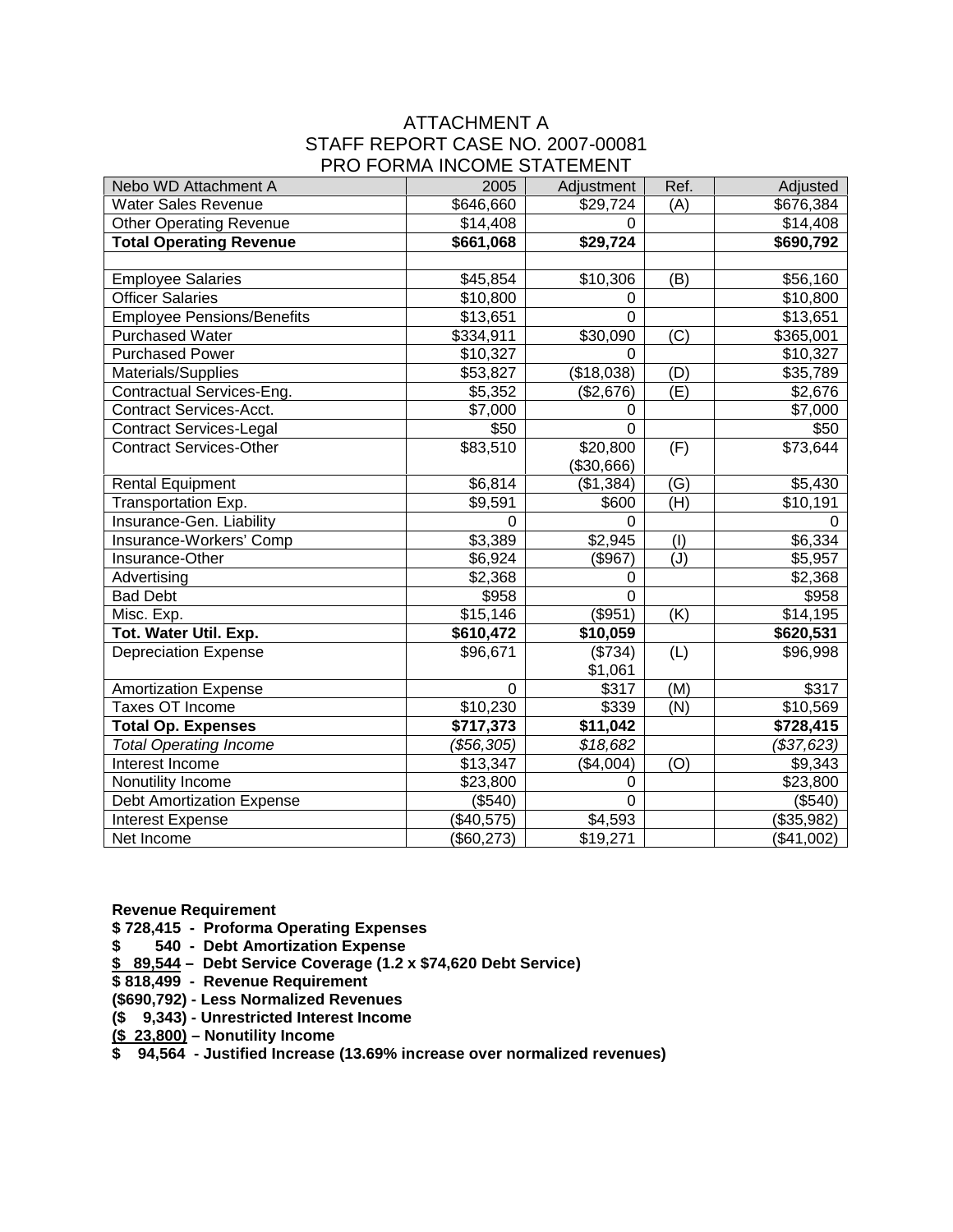| Nebo Debt Service Coverage | 2007     | 2008     | 2009     | $3-yr.$ avg. |
|----------------------------|----------|----------|----------|--------------|
| 1979 RD                    |          |          |          |              |
| Principal                  | \$28,000 | \$30,000 | \$32,000 | \$30,000     |
| Interest                   | \$20,100 | \$18,600 | \$17,000 | \$18,567     |
| Total                      | \$48,100 | \$48,600 | \$49,000 | \$48,567     |
|                            |          |          |          |              |
| <b>2001 KRWC</b>           |          |          |          |              |
| Principal                  | \$10,000 | \$11,000 | \$11,000 | \$10,667     |
| Interest                   | \$15,882 | \$15,394 | \$14,882 | \$15,386     |
| Total                      | \$25,882 | \$26,394 | \$25,882 | \$26,053     |
|                            |          |          | Total    | \$74,620     |

# **Explanatory Notes:**

**A. Normalized Revenues** as determined by Commission Staff's billing analysis.

**B. Proforma Salaries and Wages Expense** for two full-time employees as of July 2006.

| <b>Employee Title</b> | Hourly and Weekly      | Proforma | 2005     | Adjustment |
|-----------------------|------------------------|----------|----------|------------|
|                       | Amount                 |          |          |            |
| 1. Office Manager     | $$12 \times 40 = $480$ | \$24,960 | \$28,551 | (\$3,591)  |
| 2. Manager            | $$15 \times 40 = $600$ | \$31,200 | \$17,280 | \$13,920   |
| Other Wages           |                        |          | \$443    | (\$443)    |
| Reported              |                        | \$56,160 | \$45,854 | \$10,306   |
|                       |                        |          |          |            |

**C. Purchased Water Expense** was adjusted to restrict allowable purchased water expense including 15% line loss rather than the 20% line loss experienced in 2005, as follows:

| <b>Nebo WD Purchased Water</b>                        | 2005        |
|-------------------------------------------------------|-------------|
| Purchases (Th. Gallons)                               | 154,632,000 |
| ℅                                                     | 100%        |
|                                                       |             |
| <b>Purchased Water Expense</b>                        | \$334,911   |
| Sales (Gallons) (%)                                   | 123,376,000 |
| Other Use                                             | 230,000     |
| Subtotal                                              | 123,606,000 |
| Line Loss (20.06%)                                    | 31,026,000  |
| <b>Total</b>                                          | 154,632,000 |
|                                                       |             |
| Rate \$2.51 per thousand                              | \$2.51      |
| Total if 15% line loss (123,606/85%)                  | 145,418,820 |
| <b>Purchased Water Expense</b>                        | \$365,001   |
| 2005 Purchased Water Exp.                             | \$334,911   |
| Proforma Increase                                     | \$30,090    |
|                                                       |             |
| Adjustment for excess line loss<br>\$2.51 x 9,213,180 | (\$23,125)  |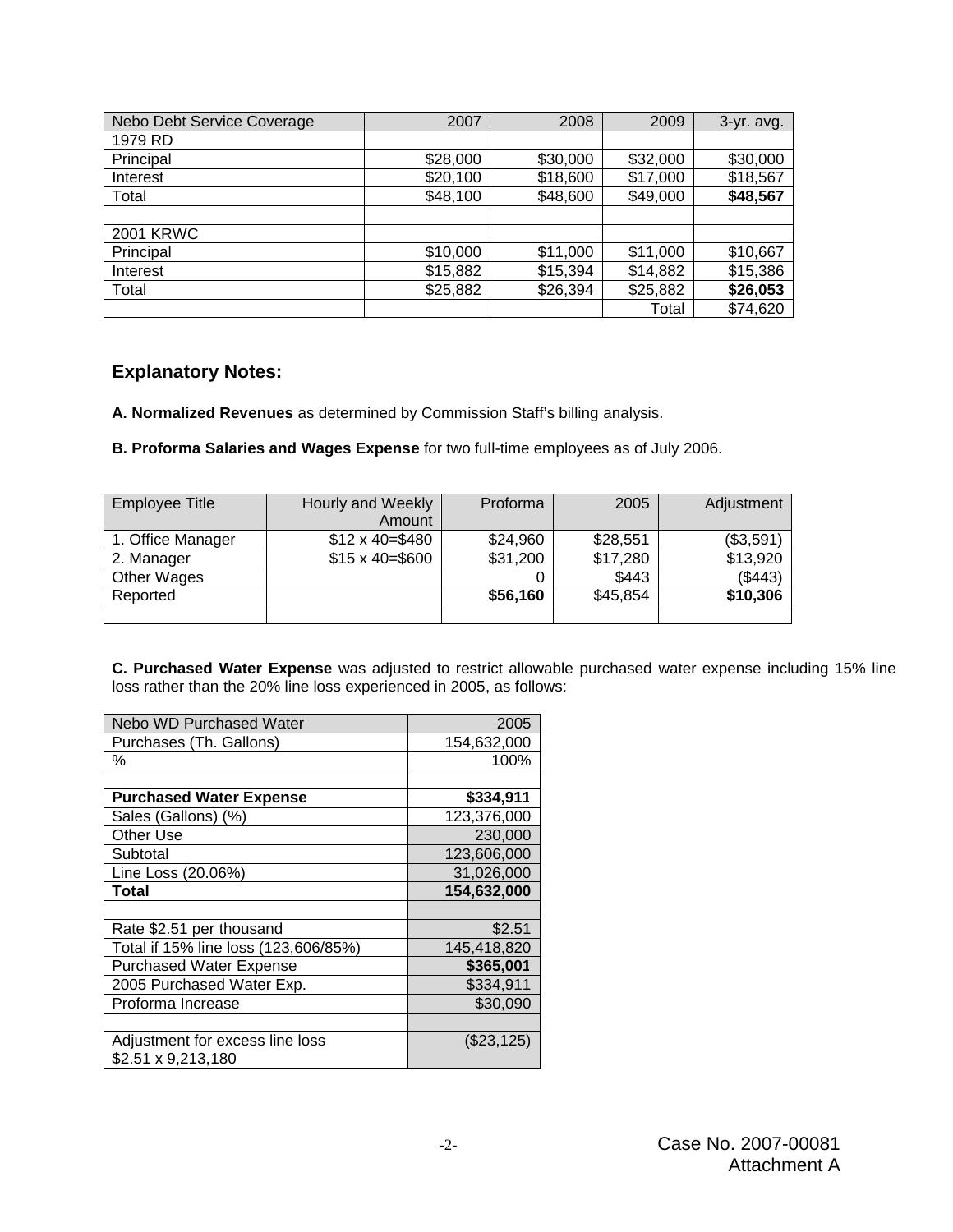**D. Materials and Supplies Expense** was adjusted to remove several items that were capital in nature and to allow their recovery in depreciation expense, as follows:

| Date | <b>Item</b>                   | Amount      | Life (yrs.) | Depreciation Exp. |
|------|-------------------------------|-------------|-------------|-------------------|
| 5/6  | Ditch Witch-Trencher Parts    | \$854.42    | 5           | \$170.88          |
| 9/15 | Sullivan Constr.-Road Bore    | \$2,400.00  | 40          | \$60.00           |
| 9/21 | Sullivan Constr.-Road Bore    | \$2,400.00  | 40          | \$60.00           |
|      |                               |             |             |                   |
| 1/26 | Wemhoener-54 meters @ \$31.85 | \$1,719.90  | 10          | \$171.99          |
| 3/9  | Wemhoener-24 meters @ \$31.85 | \$764.40    | 10          | \$76.44           |
| 4/6  | Wemhoener-10 meters @ \$71.78 | \$717.80    | 10          | \$71.78           |
| 6/14 | Wemhoener-10 meters @ \$71.78 | \$717.80    | 10          | \$71.78           |
|      |                               |             |             |                   |
| 9/12 | Wemhoener-Line Extension      | \$6,247.85  | 40          | \$156.20          |
| 9/21 | Wemhoener-Dotiki Mine Tap     | \$1,963.63  | 10          | \$196.36          |
| 66   | "                             | \$136.34    | 10          | \$13.63           |
| 66   | $\epsilon$                    | \$116.00    | 10          | \$11.60           |
|      |                               |             |             |                   |
|      | Total                         | \$18,038.14 |             | \$1,060.66        |

**E. Contractual Services – Engineering Expense** was adjusted to allow for a two-year average of engineering services related to line extensions.

**F. Contractual Services – Other Expense** was adjusted to reflect the wages of certain water district employees whose salaries and wages were classified in Contract Services – Other expense as of July 2006.

| <b>Employee Title</b>          | <b>Notes</b>      | Pro forma | 2005     | <b>Difference</b> |
|--------------------------------|-------------------|-----------|----------|-------------------|
| 3. Field Worker                | None-Hired 4/06   | \$20,800  |          | \$20,800          |
| 4. Field Worker                | T&D               | \$36,000  | \$55,171 | (\$19,171)        |
| 5. Field Worker                | $T&D$ – no longer | 0         |          |                   |
|                                | employed          |           |          |                   |
| 6. Meter Reader                | Meter Reader      | \$14,400  | \$14,500 | (\$100)           |
|                                |                   | \$71,200  | \$69,671 | \$1,529           |
| <b>Other Contract Services</b> |                   | \$2,444   |          |                   |
| <b>Total Pro Forma Amount</b>  |                   | \$73,644  |          |                   |

**G. Rental Equipment Expense** was adjusted to take a two-year average for backhoe rentals.

**H. Transportation Expense** was adjusted to allow the Office Manager \$1,800 per year vs. \$1,200 paid in 2005 for gas expense related to miscellaneous duties.

**I. Workers Compensation Insurance Expense** was adjusted to reflect pro forma costs.

**J. Other Insurance Expense** was adjusted to reflect pro forma costs.

**K. Miscellaneous Expense** was adjusted to remove a nonrecurring charge for a \$951 trash pump.

**L. Depreciation Expense** was increased by \$1,061 to allow for recovery of the capital items removed from Materials and Supplies Expense, and decreased to remove items that will be fully depreciated at the end of 2006, as follows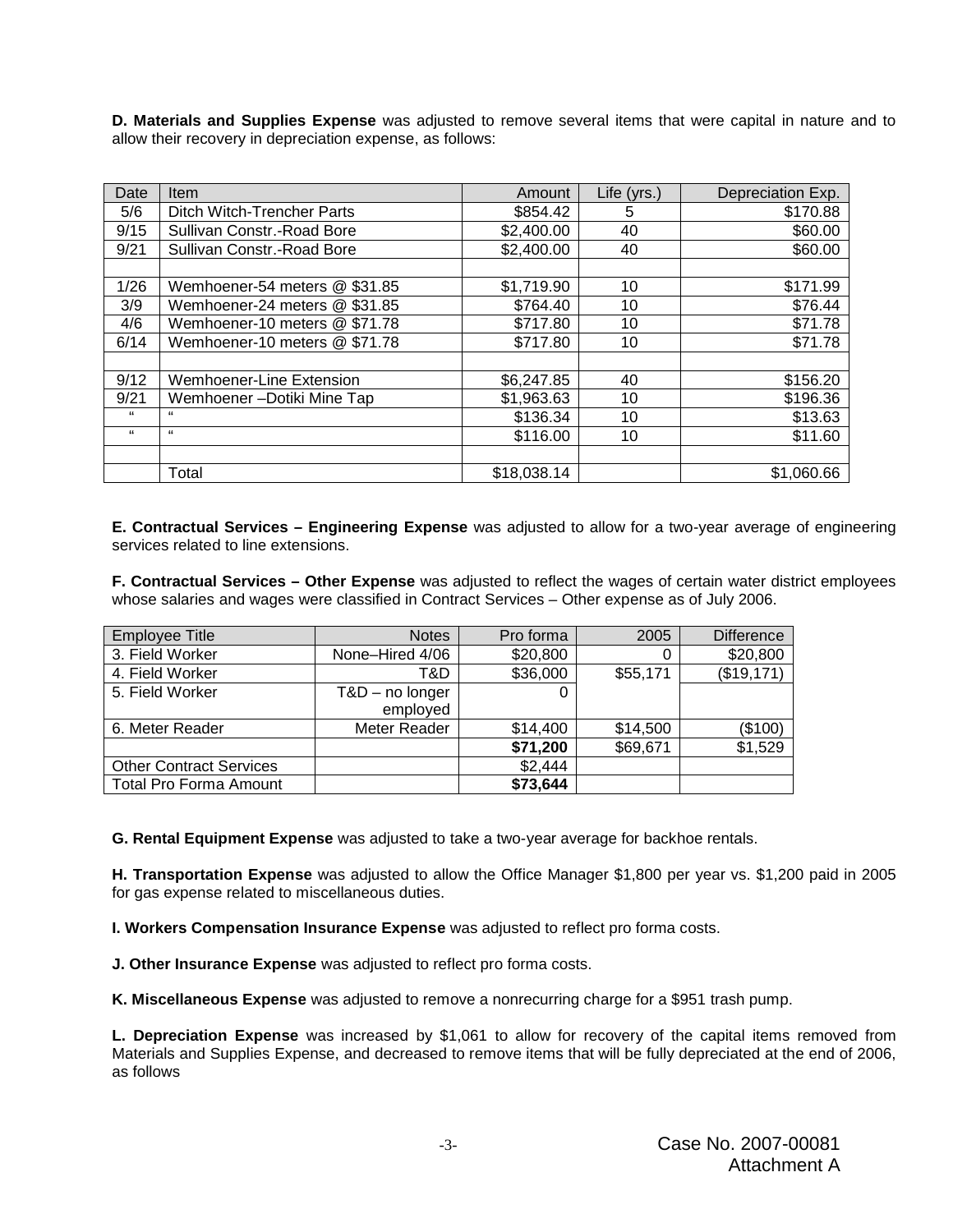| Date | ltem                  | Cost       | 2005 Deprec. | Proforma | Adjustment |
|------|-----------------------|------------|--------------|----------|------------|
|      |                       |            |              | Deprec.  |            |
| 7/96 | <b>Office Shelves</b> | \$912.00   | \$91.20      |          | \$91.20    |
| 7/01 | Telephone             | \$129.00   | \$25.80      | 0        | \$25.80    |
| 7/96 | Carpet                | \$1,030.00 | \$103.00     | 0        | \$103.00   |
| 7/99 | <b>Meters</b>         | \$3,600.00 | \$514.29     | 0        | \$514.29   |
|      |                       |            |              | Total    | \$734.29   |

**M. Amortization Expense** was adjusted to allow a three-year recovery period for the \$951 Trash Pump removed from Miscellaneous Expense.

**N. Taxes Other Than Income Expense** was adjusted to allow for pro forma FICA taxes at 7.65% x Salaries of \$138,157 for the employees and Commissioners.

**O. Interest Income** was adjusted for ratemaking purposes to remove the interest earned on restricted cash, which was 30% of total cash.